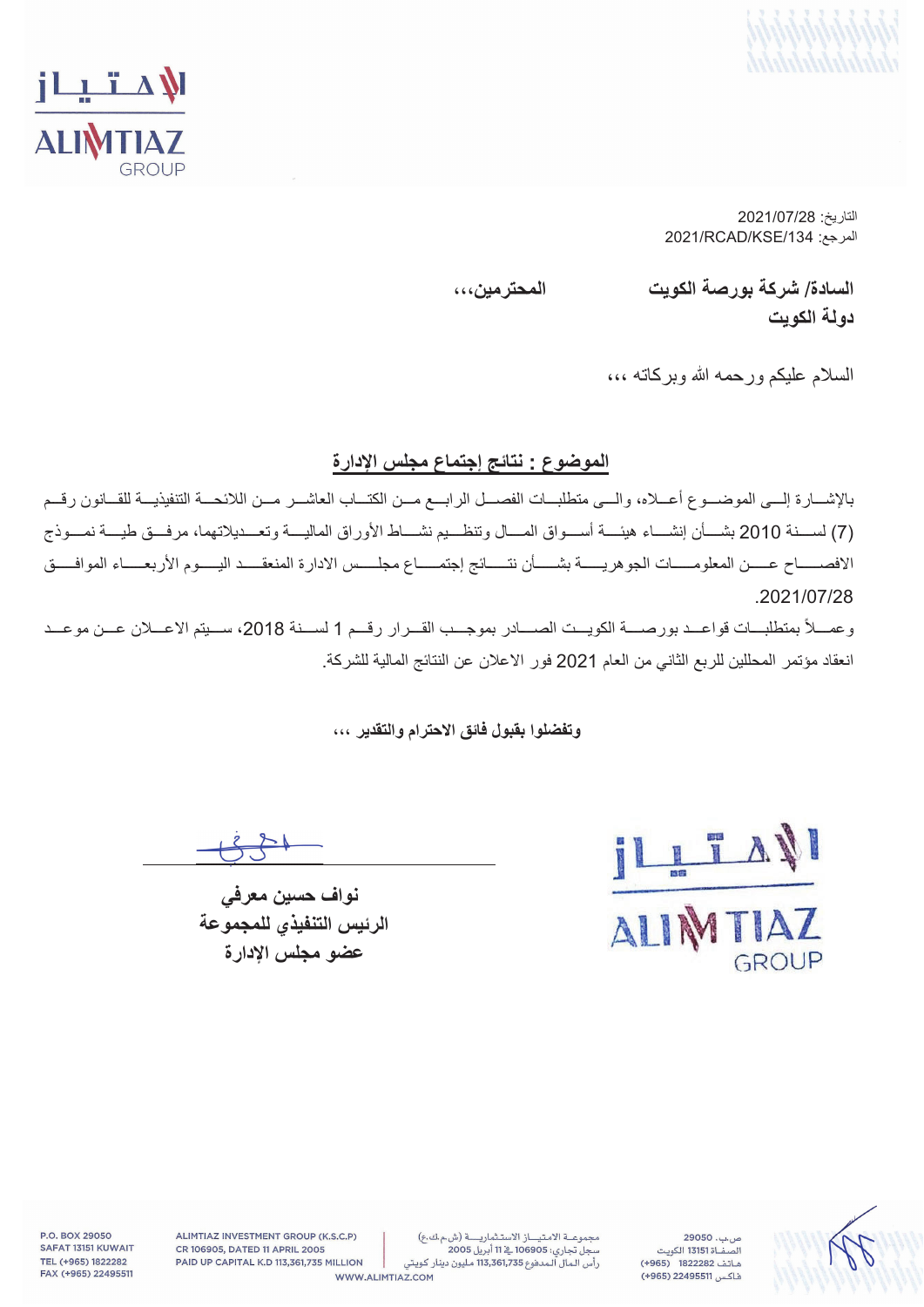



## نموذج الإفصاح عن المعلومات الجوهرية

| 2021/07/28                                                                                                                                                                                                                                                                                                                                            | التاريخ                                              |
|-------------------------------------------------------------------------------------------------------------------------------------------------------------------------------------------------------------------------------------------------------------------------------------------------------------------------------------------------------|------------------------------------------------------|
| شركة مجموعة الإمتياز الإستثمارية                                                                                                                                                                                                                                                                                                                      | إسم الشركة المدرجة                                   |
| عقد مجلس إدارة شركة مجموعة الامتياز الاستثمارية إجتماعه اليوم الأربعاء الموافق 2021/07/28<br>وتم مناقشة وإعتماد البيانات المالية المرحلية للشركة عن فترة الستة أشهر المنتهية في 2021/06/30،<br>وسيتم الافصاح عنها فور استلام كتاب بنك الكويت المركزي بشأن محفظة التمويل وذلك وفقأ لتعليمات<br>السادة / هيئة أسواق المال بكتابهم المؤرخ في 2017/07/31. | المعلومة الجوهرية                                    |
|                                                                                                                                                                                                                                                                                                                                                       | أثر المعلومة الجوهرية<br>علس<br>المركز المالى للشركة |

ILLTAN GROUP

نوا**ف ح**سين معرف*ي* الرئيس التنفيذي للمجموعة عضو مجلس الادارة



ص.ب. 29050 .<br>الصفــاة 13151 الكويت هاتف 1822282 (965+) فاكس 22495511 (965+)

ALIMTIAZ INVESTMENT GROUP (K.S.C.P) CR 106905, DATED 11 APRIL 2005 PAID UP CAPITAL K.D 113,361,735 MILLION WWW.ALIMTIAZ.COM

P.O. BOX 29050 SAFAT 13151 KUWAIT TEL (+965) 1822282 FAX (+965) 22495511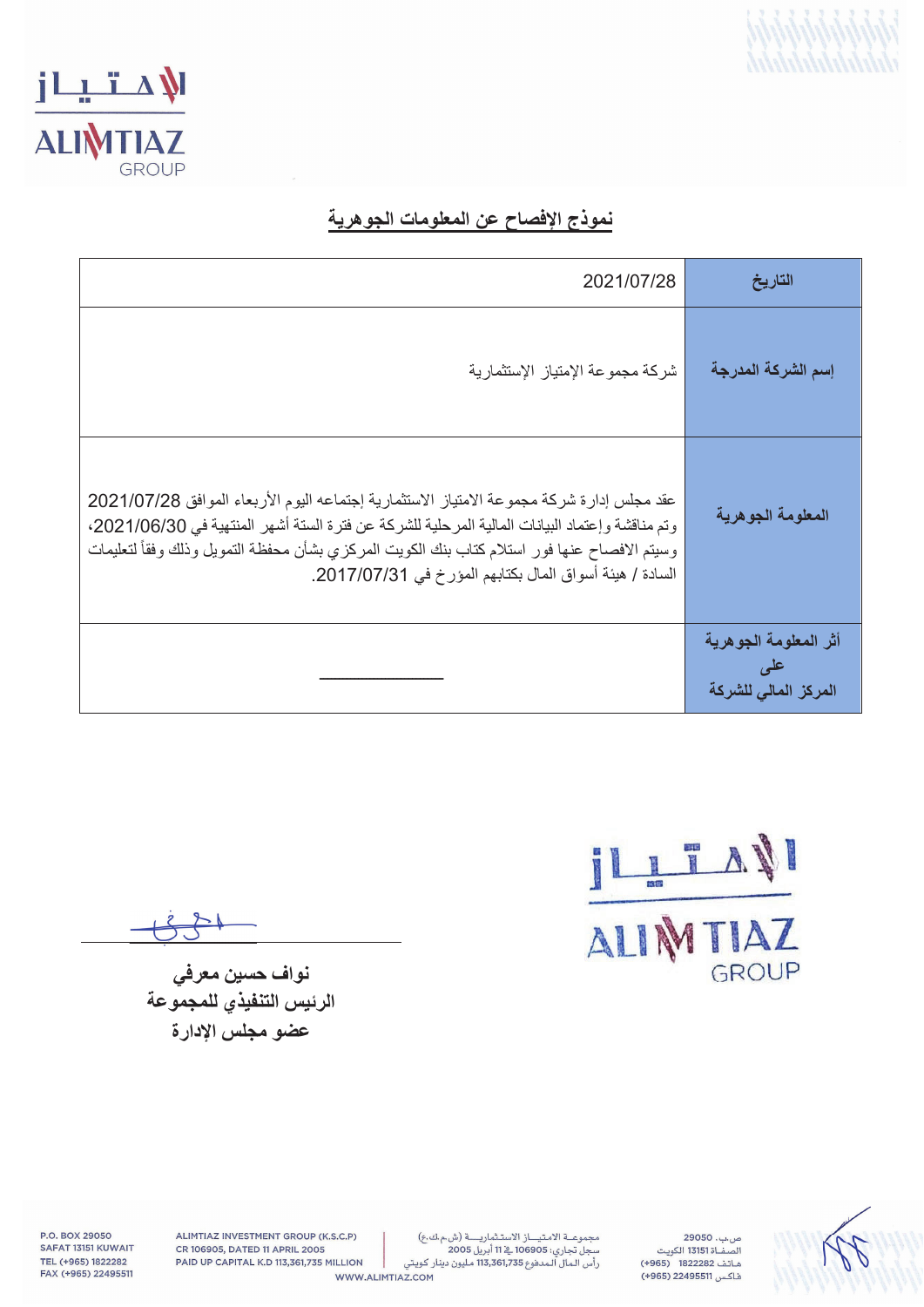



Date: 28/07/2021 Ref: 134/KSE/RCAD/2021

## **Boursa Kuwait Company Kuwait**

### **Subject: Board of Directors Meeting Outcomes**

With reference to the above subject, and the requirements of fourth chapter of Module Ten (Disclosure and Transparency) of the Executive bylaws of Law No 7 of 2010 regarding the establishment of the Capital Markets Authority and regulating securities activities and their amendments, please find enclosed the Disclosure Form of Material Information regarding outcomes of the Board of Directors meeting which was held today Wednesday 28/07/2021.

Pursuant to the requirements of Boursa Kuwait rules issued under Resolution No. 1 of 2018, the date of the Analysts Conference for the second quarter of the year 2021 will be announced as soon as the Company's financial results are published.

Sincerely,

**Nawaf H Marafi Group Chief Executive Officer Board Member** 



P.O. BOX 29050 SAFAT 13151 KUWAIT TEL (+965) 1822282 FAX (+965) 22495511

ALIMTIAZ INVESTMENT GROUP (K.S.C.P) CR 106905, DATED 11 APRIL 2005 PAID UP CAPITAL K.D 113,361,735 MILLION

مجموعة الامتياز الاستثمارية (ش.م.ك.ع) سجل تجاري: 106905 ﴾ 11 أبريل 2005 رأس المال المدفوع 113,361,735 مليون دينار كويتي WWW.ALIMTIAZ.COM

 $29050, \ldots$ هاتف 1822282 (965+) فاكس 22495511 (965+)